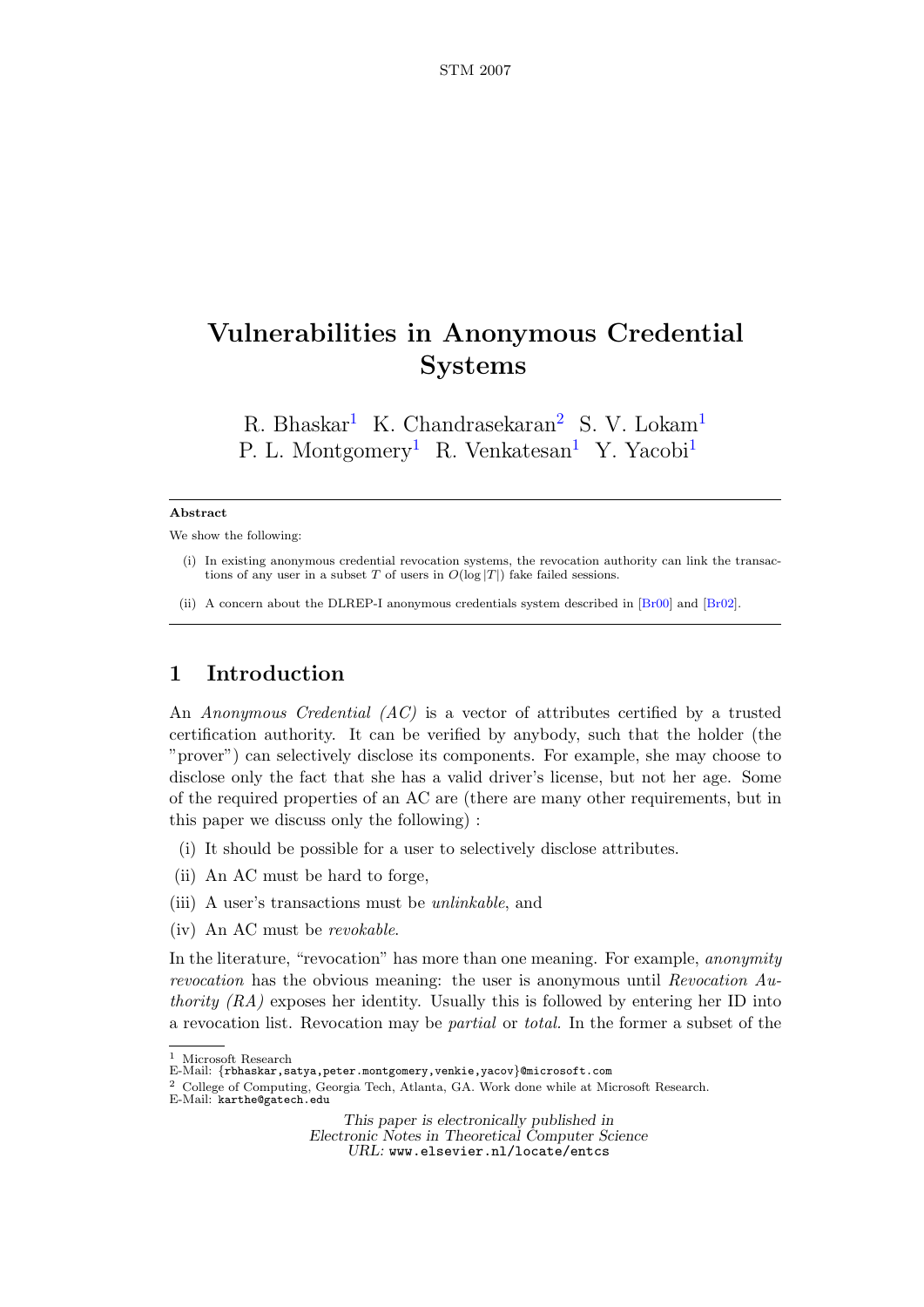entries in the vector is revoked, while in the latter the whole vector is revoked (i.e., the user is revoked).

We distinguish between *personal* and *impersonal* credentials. The former include driver's license, passports, attestation that a person is older than 21 years, etc. The latter include impersonal transferable objects such as e-cash and concert tickets. We focus on the former. A personal credential must be tied to an ID. It is not the bearer of the "older than 21" credential who is certified as such; it is some particular person. Some notion of the identity of that person must be encoded into the credential, even if the intended use of this credential is with minimal exposure of other personal information. For example, a user may want to enter a bar proving just that she is old enough. She needs at the minimum a photo ID that includes the credential "older than 21." And if she is caught misbehaving the police may ask for additional identifying information that she can then disclose. Impersonal credentials are also revokable. Our discussion about revocation is focused on personal credentials, and applies to partial and total revocations.

Ideally, RA should not be able to revoke capriciously. In the case of impersonal credentials there is a beautiful example where this is made possible. In the 80s Chaum ([\[Ch82\]](#page-5-2) and [\[Ch85\]](#page-5-3)) showed an anonymous e-cash system where double spent coins (double spending is a crime that should lead to revocation) expose some secrets about the user. This can be used for anonymity revocation. There were many followers of this genre. Unfortunately, we do not know of any other example in the context of personal credentials. Here it is usually up to the RA to decide on revocation, and he must be trusted not to abuse his power.

Our linkability attack applies to all existing anonymous personal credential systems known to us. We show that revocation (partial or total) implies that a malicious RA can link user's transactions. Specifically, we show that a malicious Revocation Authority  $(RA)$  can link the transactions of anybody in a set T of users in  $O(\log(|T|))$  fake failed verification attempts, in which RA manipulates the revocation list, L. One may be tempted to assume that if RA is not trusted not to link, then all we have to do is tell the user to inspect the revocation list, L. First, in some systems the list is encoded in such a way that the user may not be able to distinguish malicious manipulation from normal dynamic behavior. Second, assume that the user can tell the difference. Consider a  $1^{st}$  run with good L followed by a  $2^{nd}$  run with a bad L. The user will cooperate with the 1<sup>st</sup> and refuse to cooperate with the  $2^{nd}$ . This would lead to a similar effect. Realizing that RA must be trusted not to link user's transactions (a very natural assumption) may help to simplify the system. There is a cost in trying to design a system that can do with less trust.

In addition, we raise a concern about the DLREP-I anonymous credential system described in [\[Br00\]](#page-5-0) and [\[Br02\]](#page-5-1). Specifically, we show that at the end of the issuing protocol there, the Certification Authority (CA) is still left in an ambiguity about which credentials he has just certified.

#### <span id="page-1-0"></span>2 Linkability attack by a corrupt Revocation Authority

We now show a general attack based on a collusion between a corrupt revocation authority and verifiers. The attack assumes a general approach to revocation ob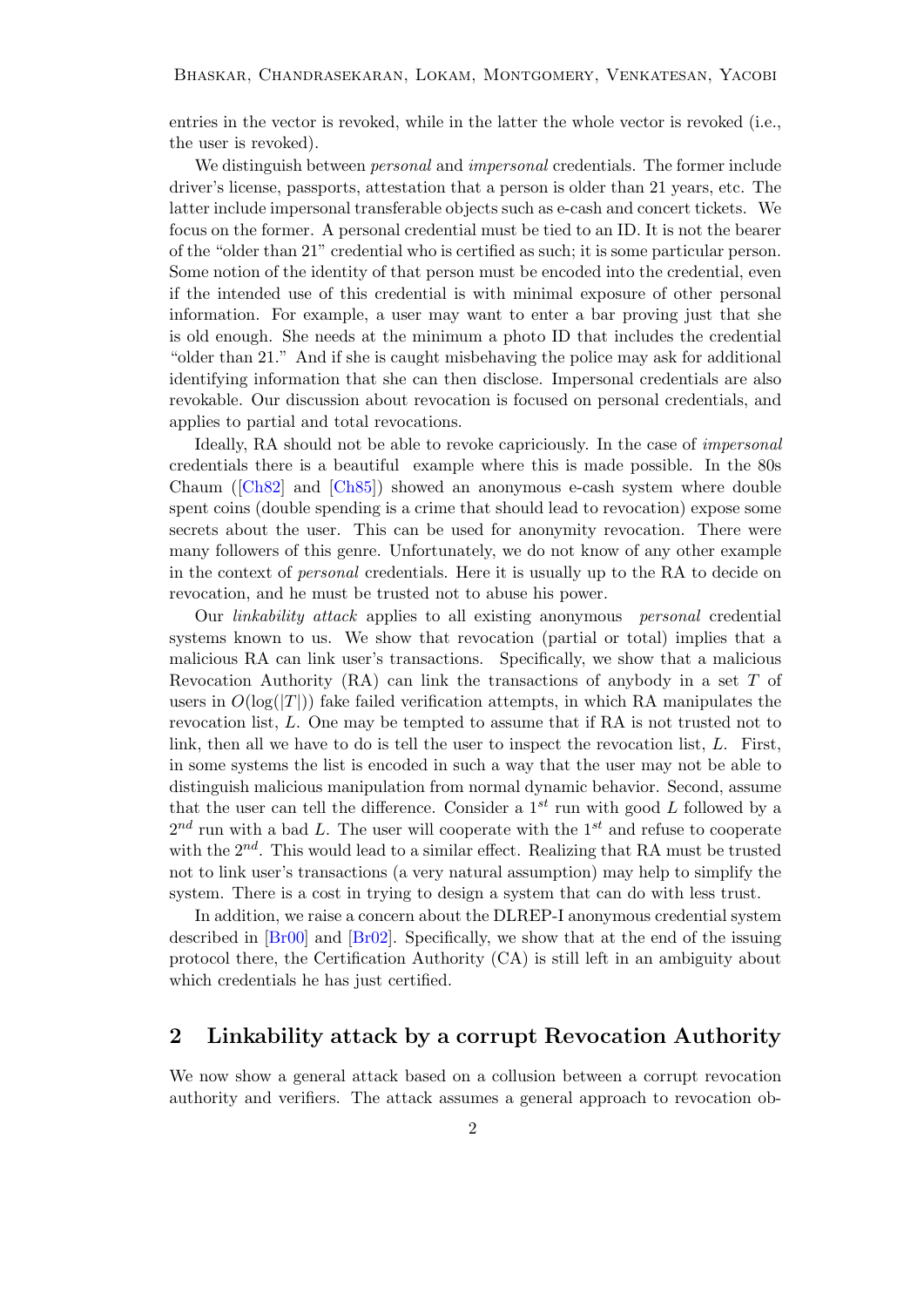served in several existing systems. In the appendix (section [5\)](#page-5-4), we illustrate how the systems in [\[CL02\]](#page-5-5), [\[BCC04\]](#page-5-6), and [\[Br07\]](#page-5-7) fit this description.

A general revocation system: There exists a public revocation list  $L$  (or its complement). L may be coded with some secret keys. We use  $C(L)$  to denote the coded list. Everybody can read  $C(L)$ , but only RA can write (add and delete) in  $C(L)$ . Note that since  $C(L)$  may be encoded with secret keys the ability to read it does not imply ability to interpret it. The prover,  $P$ , and the verifier,  $V$ , engage in a dialog, at the end of which V decides if  $P \in L$ . Ideally it is proved in Zero Knowledge ([\[CL02\]](#page-5-5)). The prover may have many pseudonyms that change over time, and some may coexist simultaneously. Once a user is revoked, all her pseudonyms are revoked. Namely, suppose that user i has n pseudonyms  $p_{ij}$ ,  $j = 1, 2, ..., n$ .

The revocation condition: If for some fixed i and for any  $j = 1,...n$ , L includes some manifestation of  $p_{ij}$  then all the n  $p_{ij}$  corresponding to the same i are revoked.

We show that a malicious RA can collude with verifiers to fake failed run repeated verifications, e.g. by faking failure, that lead to linkability, of sessions of  $p_{ij}$ and  $p_{ik}$  for any  $1 \leq j, k \leq n$ , for all i. Our result applies to revocation list or its complement. Without loss of generality we proceed assuming the former. Let  $S_1, S_2$  denote sets, and as usual, let  $S_1 \backslash S_2 = \{x \mid x \in S_1 \land x \notin S_2\}.$ 

Suppose that a malicious RA wants to decide if two sessions performed under pseudonyms  $p$  and  $q$  are in fact done by the same user, namely that there exist  $i, j, k$  such that  $p = p_{ij}$ , and  $q = p_{ik}$ . In this setting the first session (with p) has already completed, and the session with q is about to begin. Let  $\{u\}$  be some manifestation of the user identity, which RA uses to revoke the user whose pseudonym is p. Possible candidates include user identity, long-term user secret or list of all user pseudonyms. All these examples yield trivial linkage (without our attack). Our attack covers all manifestations, even those that by themselves do not give direct linkage. We do not assume that the manifestation derived from one user pseudonym is equal to the manifestation derived from another pseudonym of the same user (had it been the case there would be a trivial linkage  $via\{u\}$ ). RA in collusion with a verifier will challenge q twice. Once with  $C(L\setminus\{u\})$  and then, pretending that the first session failed (say a communication failure), with  $C(L \cup \{u\})$ . Then, q and p are linked iff q is proved included in the second, and not included in the first (we assume here that  $L$  is a revocation list. If it is its complement then it is the other way around).

More generally, let  $T$  be a (manifestation of) a set of users that RA and V want to trace. If they want to find out if a prover belongs to  $T$  or not, then two attempts are sufficient - one with  $C(L\backslash T)$ , and one with  $C(L\cup T)$ . However, to link the transactions of any user in  $T$ , the collusion requires a more elaborate attack extending the above idea with binary search. In that case the attack takes  $O(\log |T|)$  transactions.

**Remark 2.1** One may argue that a user who is first challenged with a  $C(L)$  that does not implicate him, and then with a  $C(L')$  that does, may refuse to cooperate in the latter. This refusal achieves the same effect as a failed cooperation. The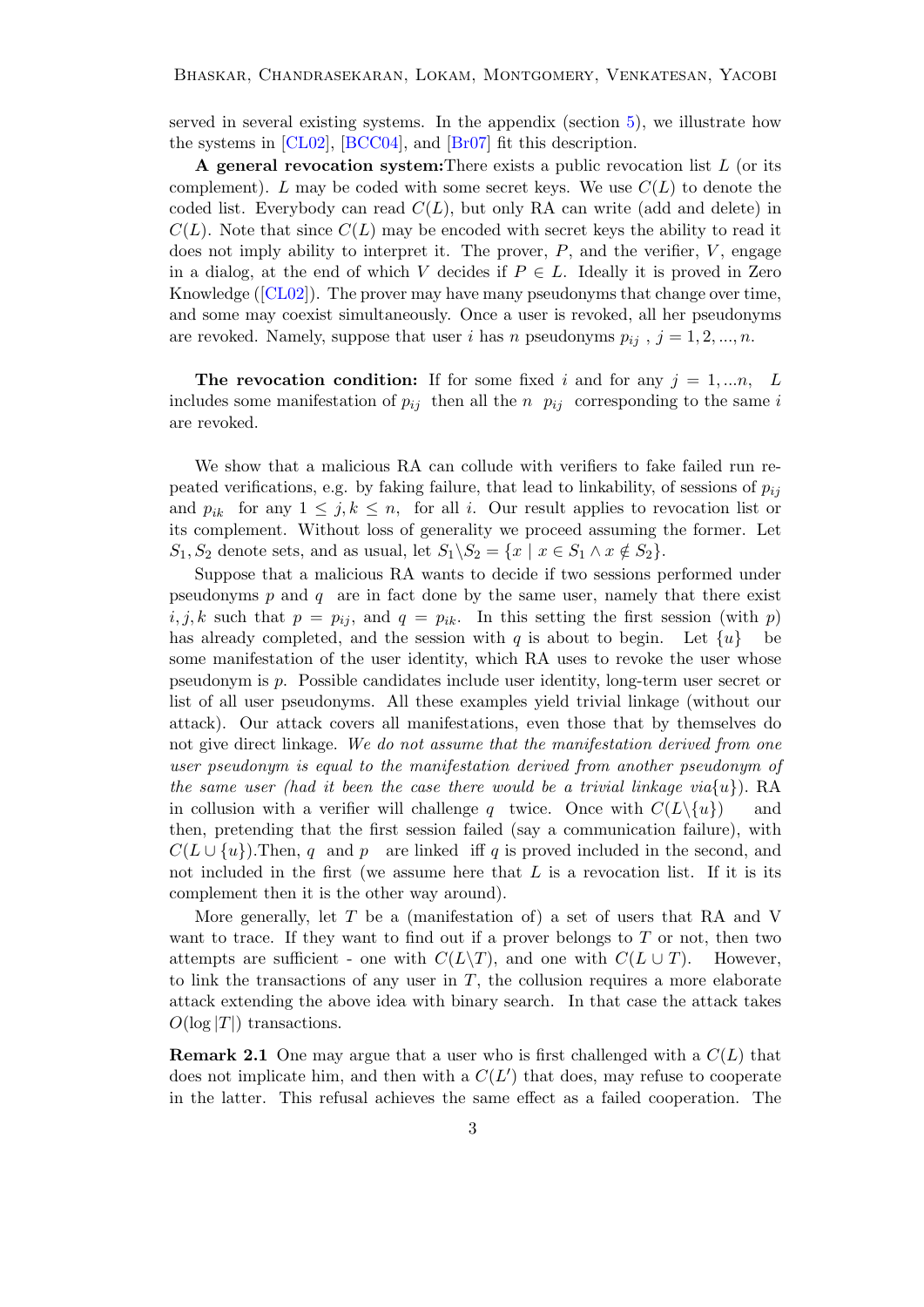Bhaskar, Chandrasekaran, Lokam, Montgomery, Venkatesan, Yacobi

more general case, that requires a few attempts, is more suspicious, but the point is that we either have to include explicit protections against such attacks, or trust RA not to misbehave this way.

Remark 2.2 In our linkability attack a corrupt RA must betray her primary responsibility of being honest about whom she revokes. One may argue that if this is the case then the system is doomed anyway. However, there is a difference between a permanent false revocation and a transient false revocation, as in our attack, that can be "explained" away later (if noticed at all) as some natural malfunction. The checks and balances (properly addressing complaints) that must be included in a well designed system help mitigate the former, but not the latter.

Remark 2.3 There are hopes in the folklore that technology may be invented to eliminate the need to trust RA not to link transactions. So far all the general purpose personal anonymous credentials systems that we reviewed succumb to this attack<sup>[3](#page-3-0)</sup>. It seems that the ordinary trust (not to make permanent false revocations) is insufficient, and additional trust is needed not to engage in the above attack (using temporary revocations).

#### 3 A concern about an issuing protocol

We show that at the end of the issuing protocol of the DLREP-I system  $[Br00]$  and [\[Br02\]](#page-5-1) there is still ambiguity about which attributes were certified. We do not know how to exploit it in order to fool the verifier in a showing protocol. However, we think that both technically and legally, the issuer should have certainty about the attributes she signs at the end of the issuing protocol.

#### 3.1 The system

The system is described in [\[Br00\]](#page-5-0). In particular it is sufficient to focus on Figs. 4.7, the issuing protocol, and the explanations surrounding it. For the sake of completeness here are the essentials (but for details look at the source). For a concise description of the same protocol and its context see also [\[Br02\]](#page-5-1) fig 7 (note that h in  $\left[\text{Br}02\right]$  is h' in  $\left[\text{Br}00\right]$  fig 4.7).

Following the notation of [\[Br00\]](#page-5-0), let q, p be large primes such that  $q \mid (p-1)$ . The Certification Authority (CA) has:

Secret keys :  $x_0, y_i, i = 1, 2, ...l$  all in  $\mathbb{Z}_q^*$ .

Public keys:  $g_0$  is a generator of a multiplicative subgroup of order q of the integers mod p.  $h_0 \equiv g_0^{x_0} \mod p$ ,  $g_i \equiv g_0^{y_i} \mod p$ .

The user's attributes that CA is supposed to certify by signing are  $x_i$ ,  $i =$ 1, 2, ...l. The user's "public key" that encompasses those attributes is

$$
h \equiv (\prod_{i=1}^{l} g_i^{x_i}) \bmod p
$$

<span id="page-3-0"></span><sup>3</sup> Anonymity revocation of double spent e-coins is not included.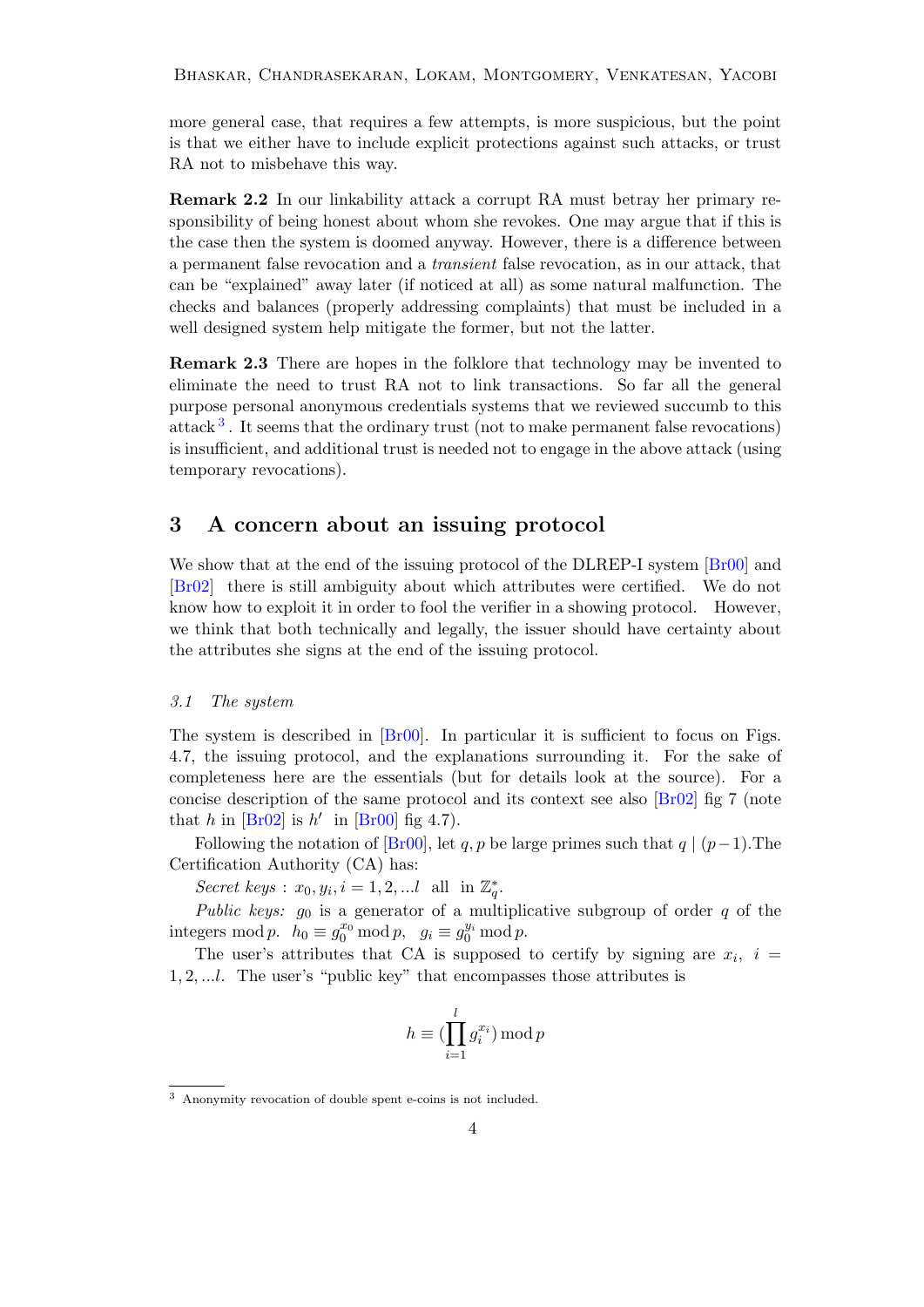and the "blinded public key" is

$$
h' \equiv (hh_0)^{\alpha_1} \bmod p,
$$

where  $\alpha_1$  is a blinding element randomly chosen by the user from  $\mathbb{Z}_q^*$ .

A signature by CA on  $h'$  is a pair  $(c'_0, r'_0)$  for which the following verification condition holds:

$$
c'_0 = H(h', g_0^{c'_0} h^{'r'_0})
$$

The signing protocol is:

**User**

\n
$$
\begin{aligned}\n\mathbf{C}\mathbf{A} & w_0 \in_R \mathbb{Z}_q \\
\hline\n\alpha_{1,2,3} \in_R \mathbb{Z}_q & \Leftrightarrow \alpha_{0} \equiv g_0^{w_0} \mod p \\
\alpha_{1,2,3} \in_R \mathbb{Z}_q & \alpha_1 \neq 0 \\
h' & \equiv (hh_0)^{\alpha_1} \mod p \\
c'_0 & = H(h', g_0^{\alpha_2}(hh_0)^{\alpha_3} a_0) \\
c_0 & \equiv c'_0 - \alpha_2 \mod q & \rightarrow \\
&\qquad \leftarrow r_0 \equiv (w_0 - c_0)/(x_0 + \sum_{i=1}^l x_i y_i) \mod q \\
a_0 & \equiv g_0^{c_0}(hh_0)^{r_0} \mod p? \\
r'_0 & \equiv (r_0 + \alpha_3)/\alpha_1 \mod q\n\end{aligned}
$$

Claim 3.1 Suppose that  $(\alpha_1, \alpha_2, \alpha_3)$  are the blinding elements in a run of the protocol with attributes  $(x_1, ... x_l)$ , and the protocol produces certificate  $(c'_0, r'_0)$  for user's "blinded public key" h'. Then for all  $\beta$  the same certificate with the same h' is consistent with attributes  $(\beta x_1, \ldots, \beta x_l)$ , blinding elements  $(\alpha_1/\beta, \alpha_2, \alpha_3/\beta)$ , and  $h_0 \to h_0^{\beta}$  $\frac{\rho}{0}$ .

**Proof.** In user's side of the protocol, do the following modifications: (i) Replace  $x_i$ with  $x_i\beta$ ,  $i = 1, 2, ...l$ . (shorthand:  $x_i \rightarrow x_i\beta$ ), (ii)  $\alpha_1 \rightarrow \alpha_1/\beta$ ;  $\alpha_3 \rightarrow \alpha_3/\beta$ ;  $a_0$ and  $\alpha_2$  remain unchanged; (iii)  $h_0 \to h_0^{\beta}$  $\int_{0}^{\beta}$ . The result of these modifications is that  $h', c'_0, c_0$  remain unchanged. Therefore, the original  $r_0$  divided by  $\beta$  can serve as the new  $r_0$  ( $r_0 \rightarrow r_0/\beta$ ). The check for  $a_0$  passes ok (although this is not important), and  $r'_0$  remains unchanged. The verification condition  $c'_0 = H(h', g_0^{c'_0} h'^{r'_0})$  holds after the attack (since  $c'_0, r'_0$  and h' remain unchanged).

We note that  $h_0$  is not controlled by the attacker, however, CA does not use  $h_0$ in the issuing process, hence at the end of issuing, CA is not aware of any problem. It is only at the showing protocol that the verifier uses  $h_0$ .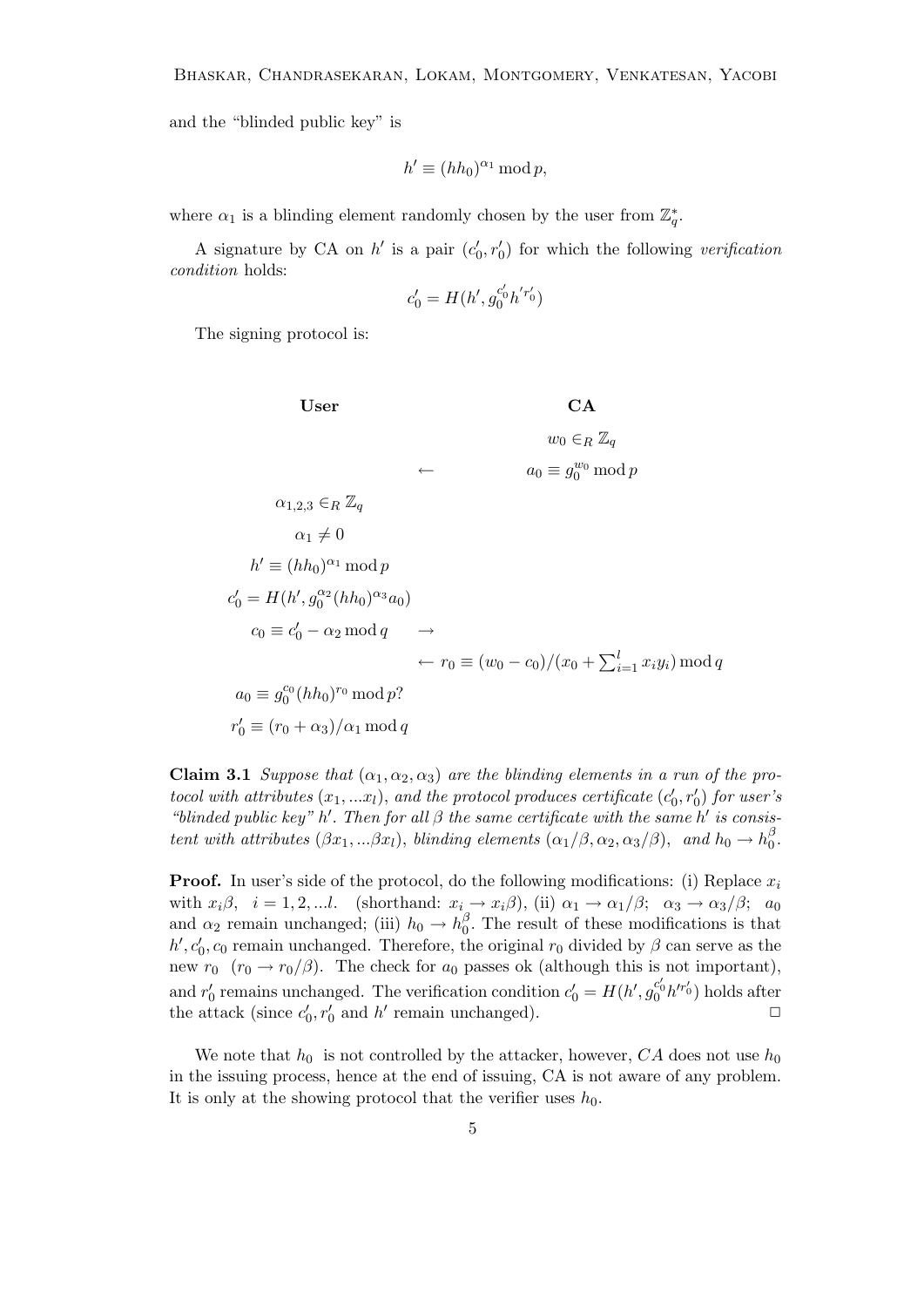### 4 Concluding Remarks

We presented two concerns about existing anonymous credential systems, emphasizing the need for additional debate about the definitions of security requirements for anonymous credential systems. It appears that a compromise is required, either in the security requirements or in the amount of trust bestowed on the participants, in order to achieve a practical and efficient anonymous credential system.

### References

- <span id="page-5-0"></span>[Br00] Stefan Brands: Rethinking public key infrastructure and Digital Certificates; The MIT Press, Cambridge Massachusetts, London England. ISBN 0-262-02491-8
- <span id="page-5-1"></span>[Br02] Stefan Brands: A Technical Overview of Digital Credentials; February 2002 (was a white paper in credentica.com).
- [Br04] Stefan Brands: Non Intrusive Identity management; in 3rd Annual PKI R&D Workshop (Keynote Address), http://middleware.internet2.edu/pki04/proceedings/cross domain identity.pdf
- <span id="page-5-7"></span>[Br07] Stefan Brands, Liesje Demuynck, and Bart De Decker: A Practical System for Globally Revoking<br>the Unlinkable Pseudonyms of Unknown Users, 12th Australasian Conference on Information<br>Security and Privacy, http://www.i
- <span id="page-5-6"></span><span id="page-5-5"></span><span id="page-5-2"></span>[BCC04] Ernie Brickell, Jan Camenisch, and Liqun Chen: Direct Anonymous Attestation, CCS'04, http://eprint.iacr.org/2004/205/
	- [CL01] Jan Camenisch and Anna Lysyanskaya: An Efficient System for Non-transferable Anonymous Credentials with Optional Anonymity Revocation, in B. Pfitzmann (Ed.): EUROCRYPT 2001, LNCS 2045, pages 93-118, 2001.
	- [CL02] Jan Camenisch and Anna Lysyanskaya: Dynamic Accumulators and Application to Efficient<br>Revocation of Anonymous Credentials. In CRYPTO '02: Proceedings of the 22nd Annual<br>International Cryptology Conference on Advance Verlag.
	- [Ch82] David Chaum: Blind Signatures for Untraceable Payments, Advances in Cryptology, Proceedings of Crypto 82, D. Chaum, R.L. Rivest, and A.T. Sherman (Eds.), Plenum, pp. 199-203.
	- [Ch85] David Chaum: Security Without Identification: Transaction Systems to Make Big Brother Obsolete , (invited) Communications of the ACM, vol. 28 no. 10, October 1985 pp. 1030-1044.
	- [CE87] David Chaum, Jan-Hendrik Evertse: A Secure and Privacy-Protecting Protocol for Transmitting Personal Information Between Organizations, Advances in Cryptology: CRYPTO '86, A.M. Odlyzko (Ed.), Springer-Verlag, pp. 118-167.
	- [Ch95] Lidong Chen: Access with Pseudonyms. Cryptography: Policy and Algorithms 1995: 232-243.
	- [Da90] Ivan Damgård: Payment Systems and Credential Mechanisms with Provable Security against<br>Abuse by Individuals, Advances in Cryptology CRYPTO '88: Proceedings, LNCS Vol 403, 1990, pp. 328-335.
- <span id="page-5-3"></span>[LRSW99] Anna Lysyanskaya, Ronald L. Rivest, Amit Sahai, and Stefan Wolf: Pseudonym Systems, in Proceedings of the Sixth Annual Workshop on Selected Areas in Cryptography (SAC '99), LNCS Vol 1758, 1999.

## <span id="page-5-4"></span>5 Appendix: Trust assumption about the Revocation Authority

Anonymity revocation is cleanly doable in some cases. For example, some anonymous e-cash systems have provisions for exposing encoded secrets iff a coin is double